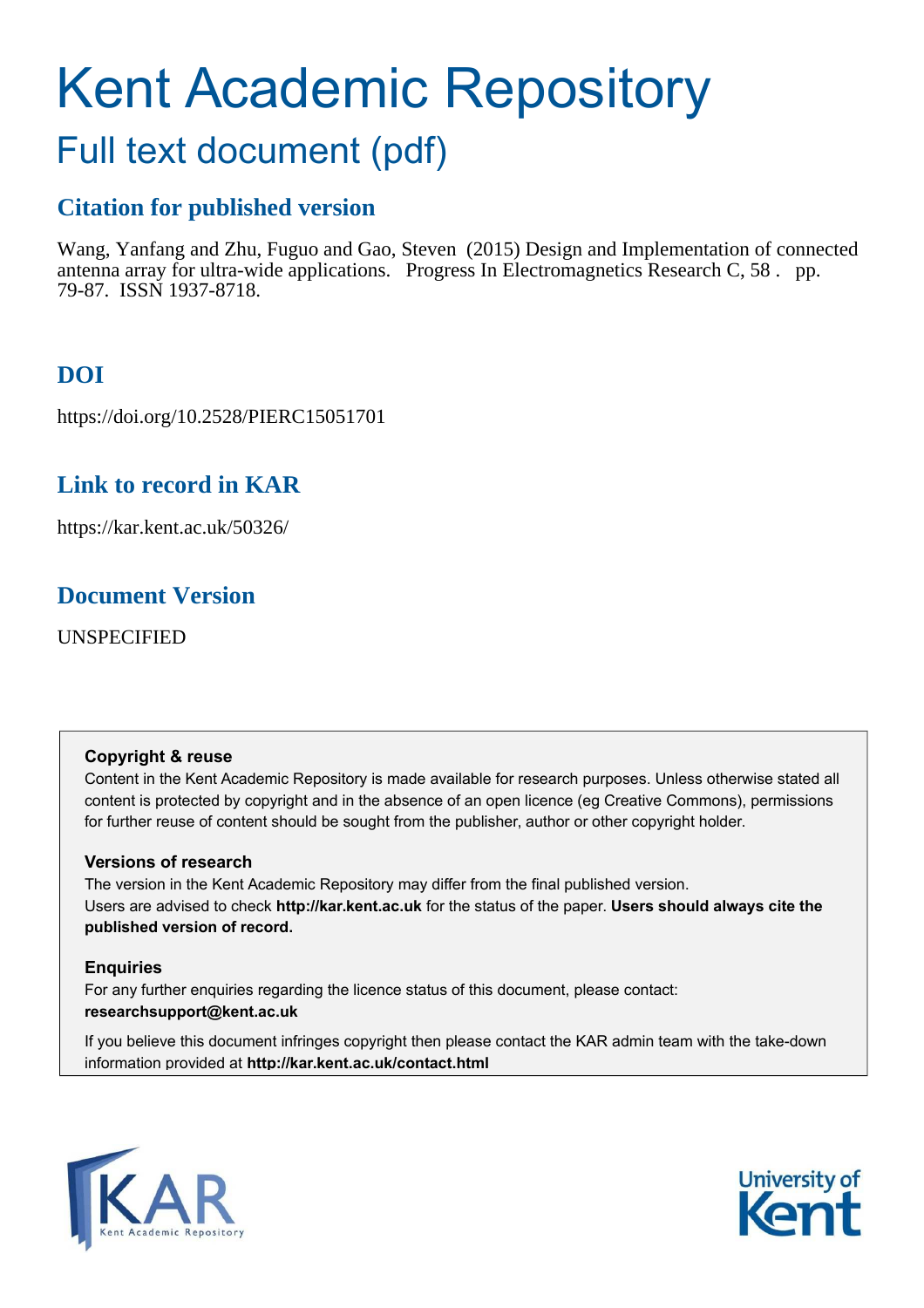### Design and Implementation of Connected Antenna Array for Ultra-Wideband Applications

#### Yanfang Wang<sup>1</sup>, Fuguo Zhu<sup>2, 3, 4,  $^*$ , and Steven Gao $^3$ </sup>

Abstract—An integrated eight-element antenna array has been proposed for ultra-wideband (UWB) applications. It consists of eight UWB antenna elements and an eight-way binary-tree modified Wilkinson power divider. Any two adjacent elements in the array are connected to each other and share a common side, thus leading to a connected antenna array. Moreover, this arrangement can be utilized to avoid grating lobe level at higher frequencies. Each antenna element comprises a square ring patch and is excited by a tapered balun to achieve low cross-polarization levels. In order to validate the design, a prototype has been fabricated and measured. Both simulated and measured results confirm that the proposed integrated antenna array achieves a good performance of a reflection coefficient below −10 dB from 2.9 GHz to 10.8 GHz, including stable radiation patterns with low side lobe and cross-polarization levels, thus the antenna is promising for applications in UWB imaging systems.

#### 1. INTRODUCTION

Since the allocation of the frequency band from 3.1 GHz to 10.6 GHz by the Federal Communications Commission (FCC) in 2002, UWB has been a promising technology for UWB imaging radar applications due to its large bandwidth, low power consumption, and resistance to the multipath phenomenon [1]. This means that the UWB radar can identify target classes and types with a high resolution. As a key component of UWB systems, various UWB antennas have been proposed in the literature. Compared with single antenna element, antenna arrays are widely used in RF systems to control radiation patterns. Array pattern can be scanned or steered in angular space through electronics control of the element excitation. Moreover, the gain of the antenna can be enhanced by increasing the number of the elements in the array.

A preliminary study of utilizing wavelength-scaled array concept to achieve UWB performance has been explained in [2]. The broad bandwidth is obtained using scaled elements of different sizes. However, it requires a large size as more than one element is required to achieve a broad bandwidth. Compared with the wavelength-scaled array concept, compact size can be achieved by selecting a UWB antenna element to compose the UWB antenna array. Among various UWB antennas [3–12], planar UWB monopole [6–8] and tapered slot antenna [9–12] are widely used in UWB antenna array designs, as they have characteristics of broad bandwidth, simple structure and easy fabrication.

UWB monopole array [6, 7] has a wide frequency band but bidirectional radiation patterns and low antenna gain. In addition, the side lobe levels are high at higher frequencies due to the higher-mode. In comparison with UWB monopole array, tapered slot antenna array can achieve a wide frequency band with stable directional patterns. Furthermore, connected tapered slot antenna array has been proposed in [11, 12]. The investigation in [11] shows that the mutual coupling in the highly coupled array is essential and has good effect in wideband antenna array design. The design can operate from 1.6 to

Received 17 May 2015, Accepted 22 June 2015, Scheduled 8 July 2015

<sup>\*</sup> Corresponding author: Fuguo Zhu (zhu.fuguo@hotmail.com).

<sup>&</sup>lt;sup>1</sup> College of Computer and Information, Hohai University, Nanjing 211100, China. <sup>2</sup> Science and Technology on Antenna and Microwave Laboratory, Nanjing 210039, China. <sup>3</sup> School of Engineering and Digital Arts, University of Kent, Canterbury CT2 7NT, UK. <sup>4</sup> The 14th Research Institute, CETC, Nanjing 210039, China.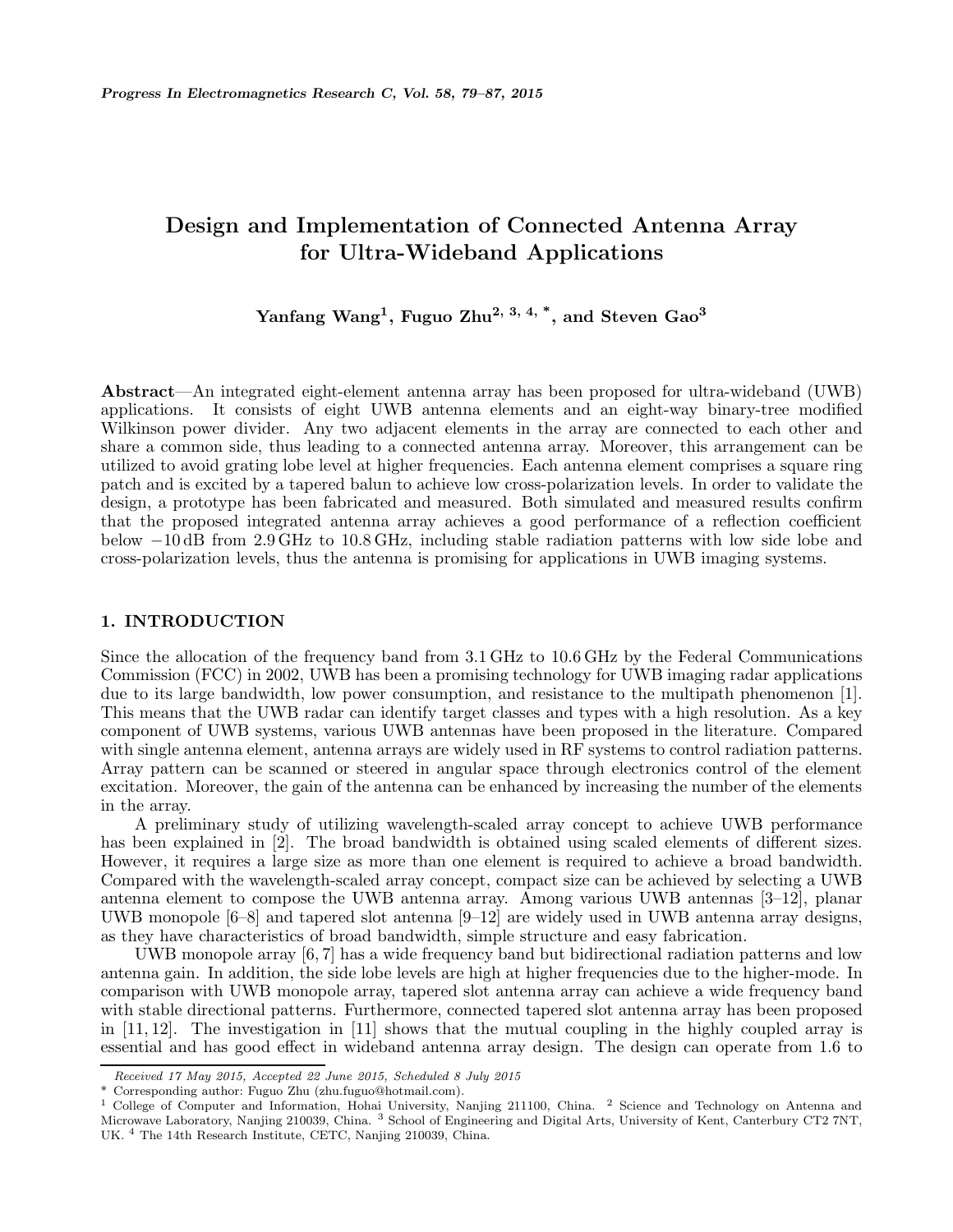9 GHz and scan angle up to  $45^{\circ}$ . However, the antenna gain of the tapered slot antenna array in [12] increases significantly against frequency, indicating inconsistent antenna gain performance across the operating frequency band.

In this work, a novel UWB antenna element with a wide frequency band and directional radiation patterns is proposed. Eight antenna elements are connected to form an UWB array which is excited by an UWB power divider. To validate the design, a prototype has been fabricated and tested. Both simulated and measured results are shown and discussed in details.

#### 2. UWB ANTENNA ELEMENT DESIGN

The design of the single antenna element started from our previous work in [13]. The proposed dualpolarized UWB patch antenna has a multi-layer structure which makes the fabrication very complicated. To ease the fabrication and keep the wide bandwidth, the radiating patch and feeding patch are on the same layer while a slot is embedded in the patch to enlarge the operating bandwidth [14]. However, this dual-polarized slot-loaded patch antenna has a large size which is not suitable for compact-size system applications. Figure 1 presents the configuration of the proposed UWB antenna element which features a compact size and fewer layers. Two L-shaped feeds are attached to a square ring patch with outer and inner lengths of W and  $l_1$ , respectively. Each L-shaped feed consists of a vertical trapezoidal patch with a height of  $H_2$  and a horizontal rectangular patch with width and length of  $w_2$  and  $l_2$ , respectively. The lengths of the top and bottom sides of the vertical trapezoidal patch are  $w_2$  and  $w_3$ . The ground plane with a size of 70 mm  $\times$  70 mm is printed on the top layer of an FR4 substrate  $(\epsilon_2 = 4.55, h_2 = 0.8 \,\text{mm})$  and two identical microstrip lines with a length of l and a width of w are on the other side. Such arrangement can reduce the effect of the feeding network on the broadside radiation. A Rohacell foam of thickness  $h_1 = 2$  mm is inserted between the ground plane and the bottom side of the vertical trapezoidal patch. The outer ends of the two microstrip lines are connected to the trapezoidal patches by two vias through via holes which are embedded in the ground plane. Good impedance matching across a wide frequency range can be obtained by selecting proper dimensions of the L-shaped



Figure 1. Geometry of the proposed single UWB antenna element. (a) Top view. (b) Front view. (c) Side view.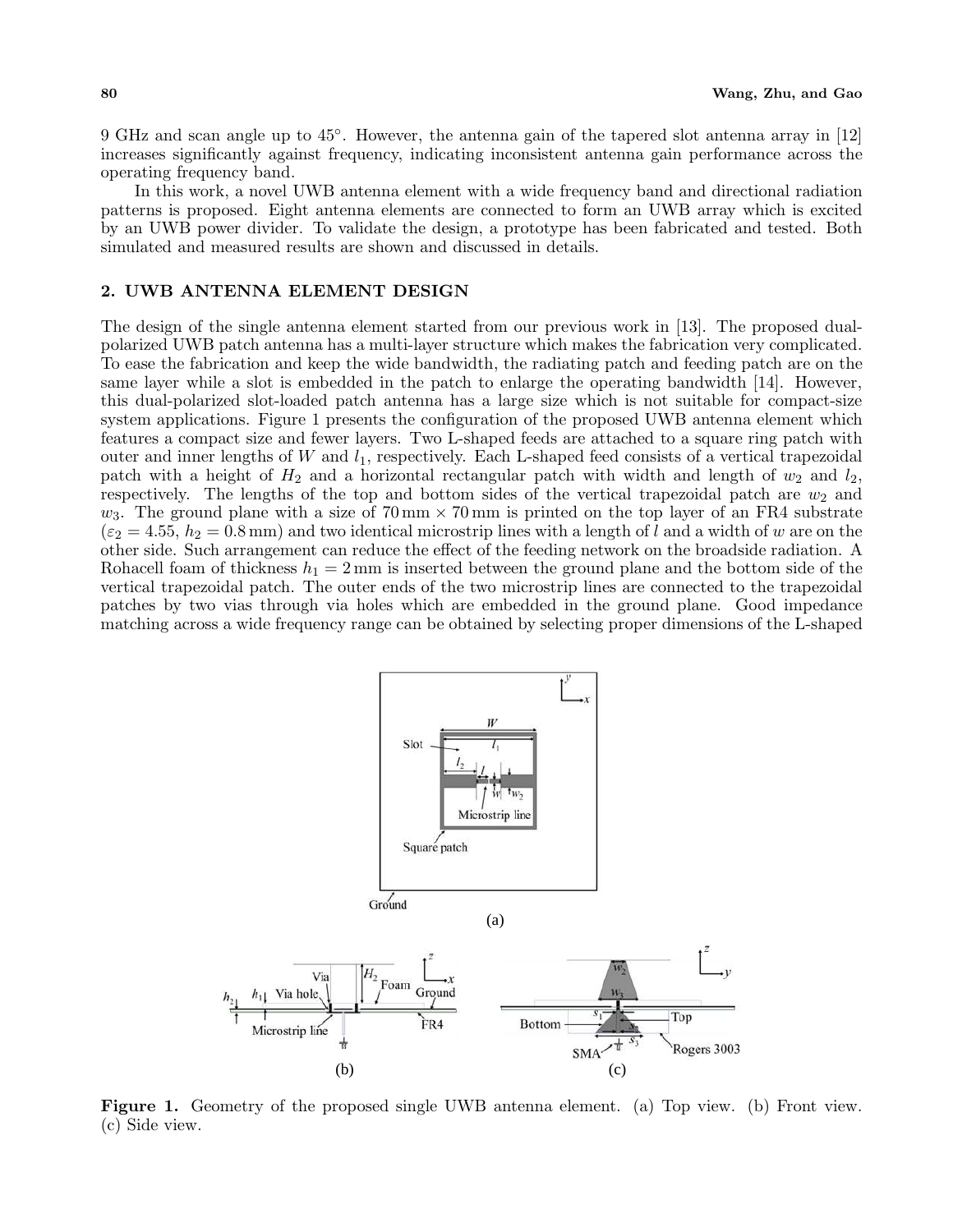Progress In Electromagnetics Research C, Vol. 58, 2015 81



Figure 2. Simulated reflection coefficient of the UWB antenna element. Antenna dimensions:  $W = 31$  mm,  $l_1 = 29$  mm,  $l_2 = 10.5$  mm,  $l =$ 4.5 mm,  $w = 1.5$  mm,  $w_2 = 4$  mm,  $w_3 = 12$  mm,  $H_2 = 12 \,\mathrm{mm}, s_1 = 0.8 \,\mathrm{mm}, s_2 = 1.25 \,\mathrm{mm}, \text{and}$  $s_3 = 14 \,\rm{mm}$ .



Figure 3. Simulated radiation patterns in two principal planes at 3 GHz.

feeds. In order to realize differential feed which can lead to low cross-polarization and high isolation, a simple tapered balun [15] is utilized to excite the antenna. As shown in Figure 1(c), the balun is printed on a Rogers 3003 substrate with size of  $7 \text{ mm} \times 30 \text{ mm} \times 0.5 \text{ mm}$  and relative permittivity of 3.0, and perpendicularly placed to the surface of the grounded FR4 substrate. The top sides of the balun are connected to the inner ends of two microstrip lines on the grounded FR4 substrate while the bottom side is soldered to a  $50 \Omega$  SMA connector. It is worth mentioning that the gap between the inner ends of the two microstrip lines is the same as the thickness of the Rogers 3003 substrate for the balun. In practical applications, the polarization of the radiator is determined by the direction of the radiated  $E$ -field with respect to the ground. Suppose the radiator in Figure 1 is located parallel to the ground, then it can radiate horizontally polarized wave.

The simulation of the design has been carried out using HFSS 15.0 and the optimized values of corresponding dimensions are illustrated in Figure 2. The simulated results in terms of reflection coefficient and radiation patterns are shown in Figures 2 and 3 to describe the performance of the antenna. The side length of the ring patch is 31 mm which is around  $0.3\lambda$ ,  $0.6\lambda$  and  $0.9\lambda$  at 3, 6, and 9 GHz, respectively ( $\lambda$  is the wavelength in free space at each frequency). It is noted in Figure 2 that, the antenna achieves good impedance matching over a wide frequency range and the impedance bandwidth for  $|S_{11}| \leq -10$  dB is from 3.1 to 11 GHz which covers the desired FCC UWB frequency band. Figure 3 presents the simulated normalized radiation pattern in two principal planes at 3 GHz. The boresight realized gain in simulation is found to be 6.77 dBi. As observed, it features broadside radiation and the cross-polarization levels are below −20 dB in both planes. The backward radiation level is less than −12 dB. Due to the symmetrical geometry with respect to x-axis, the cross-polarization level in the E-plane is less than  $-35$  dB. The plotted curve has changed to a dot in the center of the figure.

#### 3. EIGHT UWB ANTENNA ELEMENT ARRAY

Based on the analysis of the single UWB antenna element in the previous section, an eight-element array will be discussed in this section. Figure 4 presents the geometry of the connected array. To avoid grating lobes, the following condition should be satisfied [16],

$$
d < \lambda / (1 + \sin(\theta)) \tag{1}
$$

where  $\lambda$  is the wavelength of the highest frequency,  $\theta$  is the angle between the scanning direction and the z-axis. Here,  $\theta$  equals to 0 degree as the radiation is at boresight. As any two adjacent elements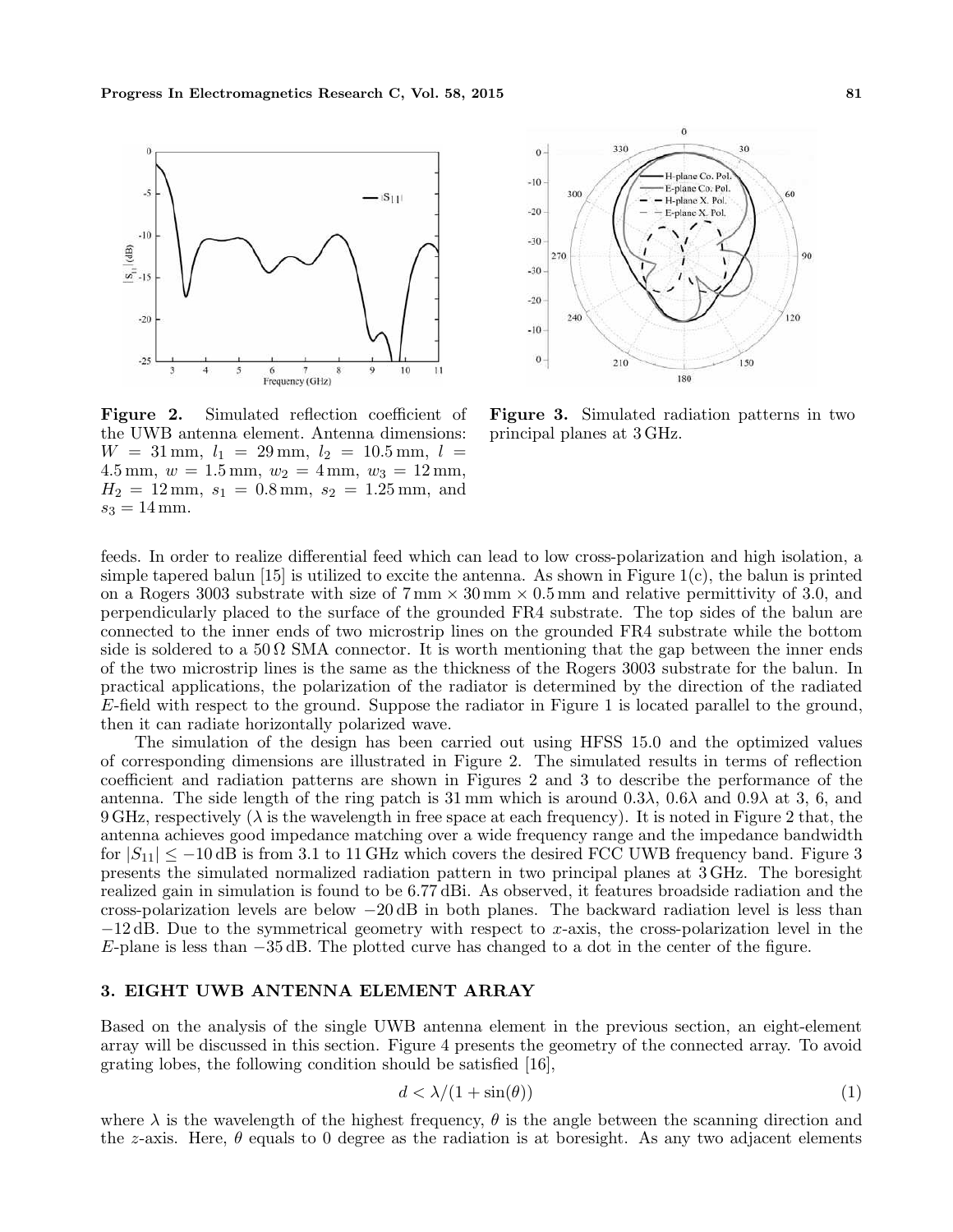



Figure 4. Array of eight connected UWB antenna elements.

Figure 5. Simulated active-S parameters of each port for the eight-element array.

in the array are connected to each other and share a common side, the element spacing  $d$  can be kept very small and the distance is as the length of the single radiator. Therefore, d is selected as 30 mm and equals to the wavelength at 10 GHz, indicating the grating lobes can be avoided. Figure 5 presents the predicted active-S parameters for each port the eight-element array. It is noted that, when all the elements are fully excited, the lowest operating frequency of each port is slightly shifted down to lower frequencies, thus the impedance bandwidth is increased. The impedance bandwidths of all the ports can cover the desired FCC allocated UWB frequency band.

#### 4. UWB POWER DIVIDER DESIGN

In order to achieve a compact integrated UWB antenna array and avoid requiring an external commercial feeding network, a UWB power divider is required to feed the antenna array. The single-stage Wilkinson power divider is the mostly used power divider, as it has good isolation between two output ports and impedance matching at the input port but it has only 20% fractional bandwidth [17]. Normally, wideband characteristics can be obtained by increasing the number of sections. In [12], a 3-section Wilkinson power divider was utilized to feed the tapered slot antenna array while it has a large size. In order to achieve a compact wideband power divider for UWB systems, some techniques have been proposed. A typical method is to employ multilayer broadside-coupled microstrip-slotmicrostrip [18, 19], microstrip-coplanar waveguide [20] or slotline [21] approach. The multilayer power dividers have a broad bandwidth and compact size but high insertion loss of over 4.5 dB [18–21]. Moreover, they are printed on different layers of substrates which may increase the height, cost and fabrication complexity. Recently, a modified Wilkinson power divider with wideband performance has been proposed by adding open stubs [22–24]. Compared with the multilayer wideband power dividers, the modified Wilkinson power divider only use a single layer substrate while maintaining a wideband performance and occupying a compact size. Based on this operating principle, a modified Wilkinson power divider which can operate from 3 to 11 GHz is selected to compose the eight-way binary-tree feed network for the eight-element UWB antenna array.

Figure 6 shows the geometry of a modified two-way Wilkinson power divider which can provide signals with balanced amplitudes and phases from the output ports. It is printed on a 0.5 mm thick Rogers 3003 substrate and has three ports with port 1 as input port and ports 2 and 3 as output ports. All the ports are matched at a characteristics impedance of  $Z_0 = 50 \Omega$ . The characteristic impedance of the shunt stub is  $Z_1 = 70 \Omega$ . The length of the shunt stub is  $l = 7.8$  mm which is around a quarter guided wavelength at the center frequency of the operating band. The inner distance between the two shunt stubs is  $s = 1.2$  mm which is around the length of a resistor. The value of the shunt resistor is  $R = 100 \Omega$ . In addition, two open-circuited stubs are attached to the shunt stubs, respectively. The arrangement is to obtain more design flexibility for achieving better performance. The characteristic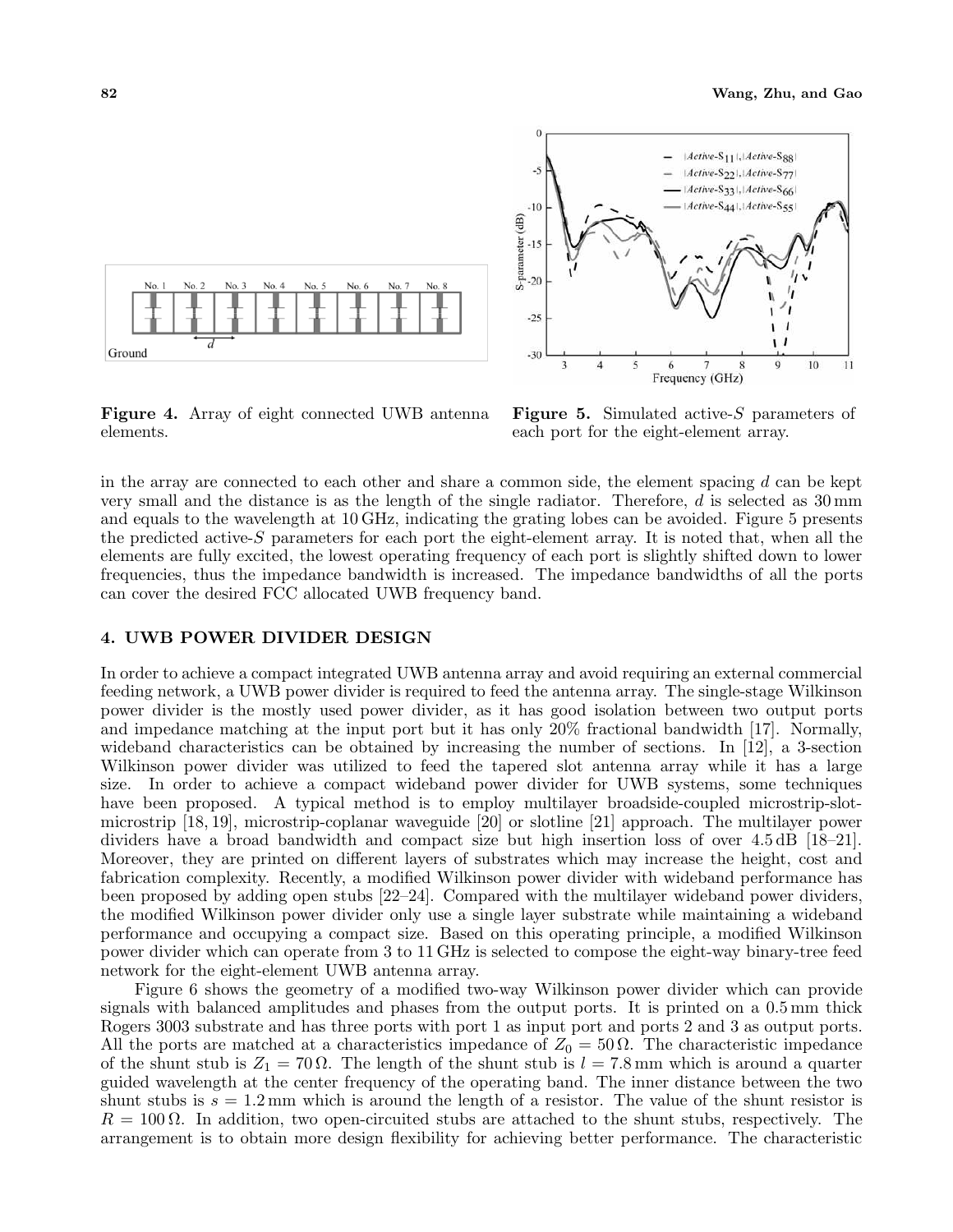

Figure 6. Geometry of a modified two-way Wilkinson power divider with stub matching.

Figure 7. Simulated S-parameters of the modified two-way Wilkinson power divider.



Figure 8. Geometry of the modified eight-way binary-tree Wilkinson power divider.

impedance of the open-circuited stub is the same as that of the shunt stub. The simulated S-parameters of the power divider are shown in Figure 7. As expected, the reflection coefficient of the input and output ports below  $-10$  dB across a wide frequency range from 2.5 to 11 GHz with  $|S_{11}| \leq -15$  dB from 4 to 11 GHz and  $|S_{22}| \leq -20$  dB from 3.5 to 10 GHz. Moreover, the insertion loss is reduced to 3.24 dB with fluctuation of  $\pm 0.15$  dB.

In order to feed the eight-element array, the previous modified Wilkinson power divider is chosen to compose the eight-way binary-tree divider. As shown in Figure 8, the power divider has nine ports with port 1 as input port and ports 2–9 as output ports. The distance between any two adjacent outputs has the same value of d which is also the element spacing of the eight-element array.

#### 5. INTEGRATED UWB ANTENNA ARRAY

Based on the analysis in previous sections, the integrated eight-element UWB antenna array is obtained and shown in Figure 9. The tapered baluns and the eight-way binary-tree power divider are printed on the same Rogers 3003 substrate. The antenna element and power divider of the integrated antenna array have the same dimensions as that shown in Figures 1 and 8. The integrated antenna array occupies a



Figure 9. Geometry of the integrated eight-element array.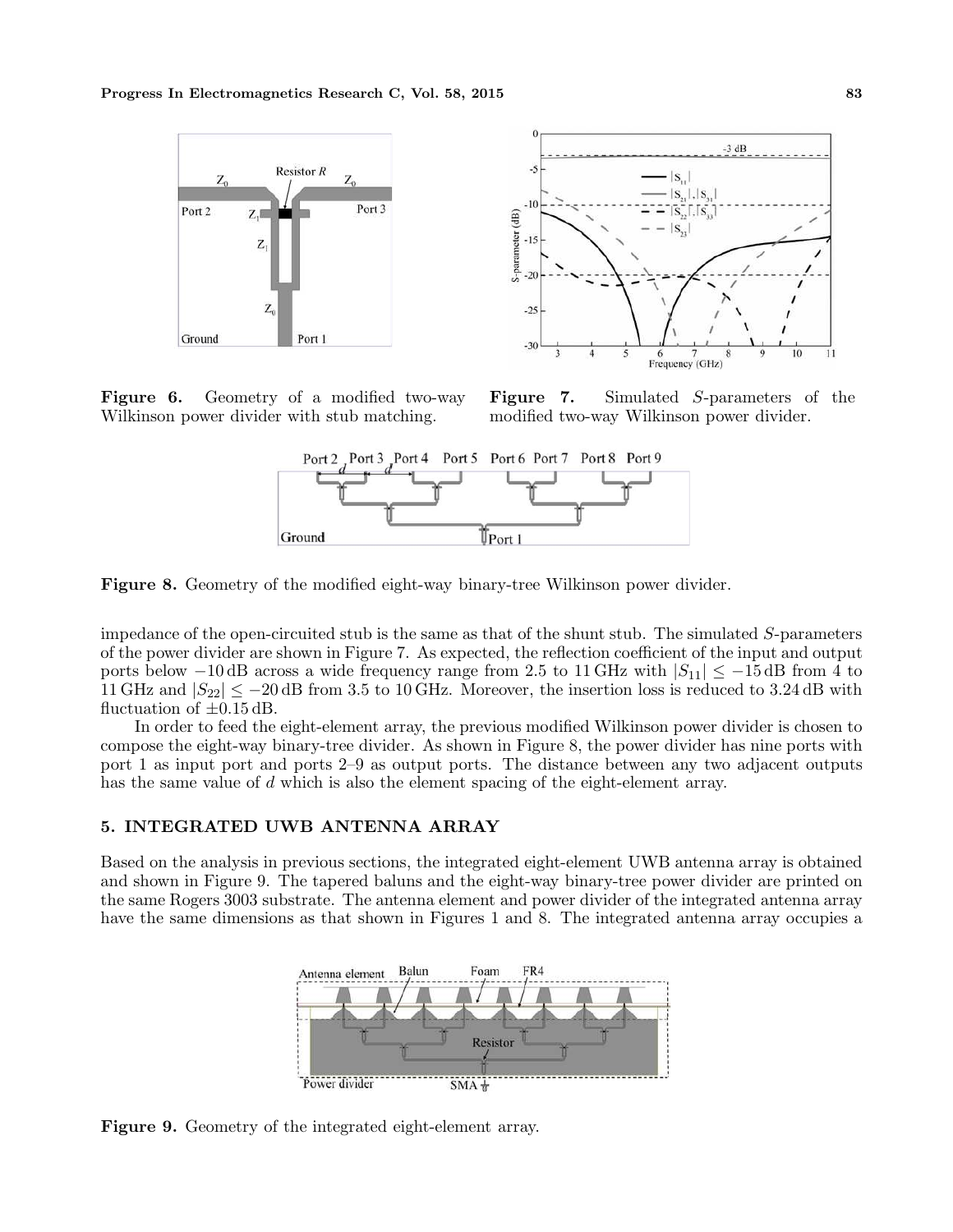

Figure 10. Photo of the fabricated prototype. (a) Top view. (b) Bottom view.



Figure 11. Simulated and measured reflection coefficient of the integrated antenna array.

Table 1. Pattern characteristics of the integrated antenna array at 3, 6 and 9 GHz.

|  | Frequency (GHz) $\mid$ F/B ratio (dB) $\mid$ Boresight gain (dBi) $\mid$ X. pol. level (dB) $\mid$ |       | Side lobe level $(dB)$ |
|--|----------------------------------------------------------------------------------------------------|-------|------------------------|
|  | 13.24                                                                                              | $-25$ | —16                    |
|  |                                                                                                    | $-17$ | $-13$                  |
|  | 13.82                                                                                              | $-20$ | $-10$                  |

volume of  $280 \text{ mm} \times 70 \text{ mm} \times 15 \text{ mm}$ . In order to verify the design concept, a prototype of the array has been fabricated and tested. The photo of the prototype is shown in Figure 10.

The comparison of the reflection coefficient between simulation and measurement is shown in Figure 11. Both simulated and measured results confirm that, the impedance bandwidth of the integrated antenna array ( $|S_{11}| \leq -10 \text{ dB}$ ) is from 2.9 to 10.8 GHz or 115% which covers the desired frequency band from 3.1 to 10.6 GHz.

The measured radiation patterns of the integrated antenna array are illustrated in Figure 12. Relatively stable radiation patterns across the operating frequency range have been obtained. It is noticed that the beamwidth in the  $E$ -plane is larger than that in the  $H$ -plane. Moreover, the beamwidth in the H-plane slightly decreases against operating frequency. The pattern characteristics of the array are summarized in Table 1. The  $F/B$  ratio reduces versus frequency with 16, 14 and 8 dB at 3, 6 and 9 GHz, respectively. Low cross-polarization levels in the whole frequency band have been achieved with −25 dB at 3 GHz, −17 dB at 6 GHz and −20 dB at 9 GHz. In addition, the side lobe level slightly increases from −16 to −10 dB in terms of frequency as the electric length of the element spacing increases.

Figure 13 presents the measured antenna gain for the integrated UWB antenna array. As illustrated, relatively consistent gain performance can be observed. In the operating frequency band, the maximum boresight gain is 13.97 dBi at 8 GHz while the minimum boresight gain is 10.7 dBi at 10.5 GHz. The obtained 3-dB gain bandwidth of the integrated UWB antenna array is 110% (from 2.9 to 10 GHz).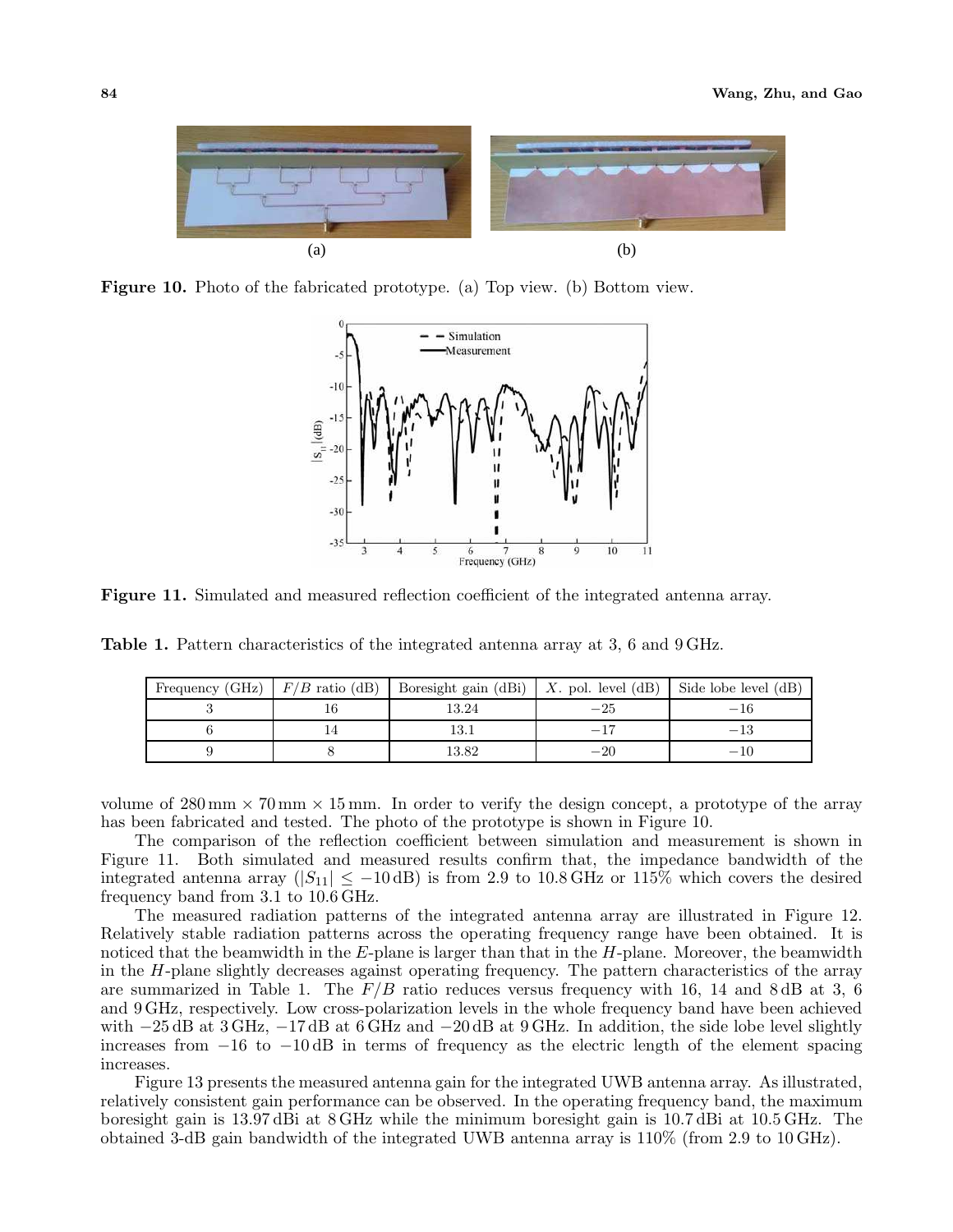

Figure 12. Measured radiation patterns in two principal planes at different frequencies. (a) 3 GHz. (b) 6 GHz. (c) 9 GHz.



Figure 13. Measured boresight antenna gain against frequency.

#### 6. CONCLUSION

A connected UWB antenna array has been proposed in this work. The array is formed by eight UWB antenna elements which are connected to reduce the distance and avoid grating lobe. Each antenna element comprises a slot patch and two L-shaped feeds. A tapered balun has been utilized in the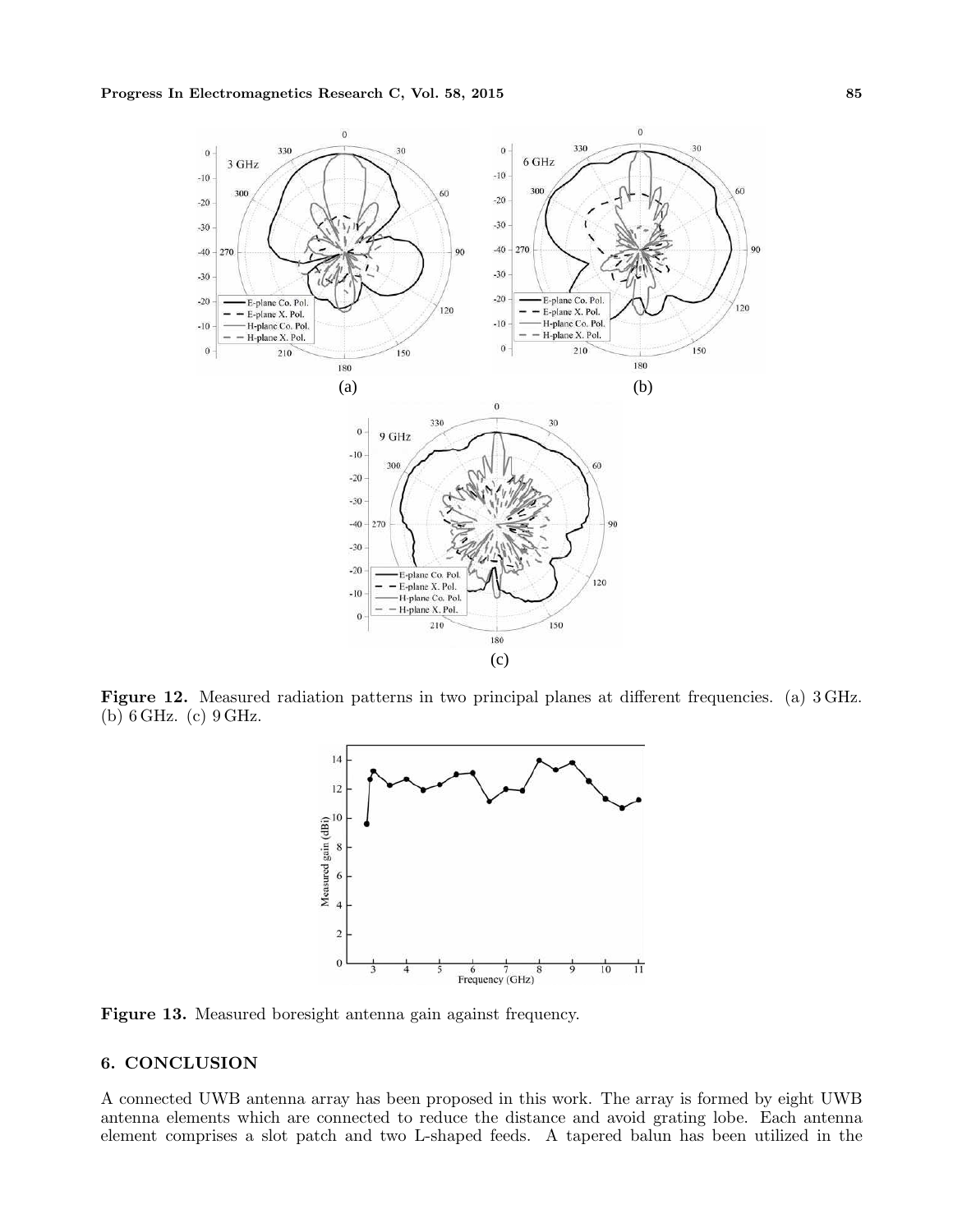design to achieve low cross-polarization levels. To avoid using commercial feeding network, a modified Wilkinson power divider with UWB performance has been applied to excite the antenna array. Hardware realization is used to evaluate and validate the design theory. Performance of the design features wide impedance matching, directional radiation patterns and low cross-polarization level thus promising for UWB imaging radar systems.

#### ACKNOWLEDGMENT

The project is supported by the funding from Surrey Space Centre, University of Surrey, UK, Department of Computing, University of Surrey, UK, University of Kent, UK, China Scholarship Council, and the Fundamental Research Funds for the Central Universities of China (2014B13114). Some measurements were carried out at the anechoic chamber of the Antenna Group at University of Bradford, UK. The authors would like to thank Prof. Raed A. Abd-Alhameed and Dr. Chan See for their help during the measurement.

#### REFERENCES

- 1. Allen, B., M. Dohler, E. E. Okon, W. Q. Malik, A. K. Brown, and D. J. Edwards, Ultra-wideband Antennas and Propagation for Communications, Radar and Imaging, Chapter 1, 1–5, Wiley, New York, 2007.
- 2. Kindt, R. W., M. Kragalott, M. G. Parent, and G. C. Tavik, "Preliminary investigations of a low-cost ultrawideband array concept," IEEE Transactions on Antennas and Propagation, Vol. 57, No. 12, 3791–3799, 2009.
- 3. Godard, A., L. Desrumaux, V. Bertrand, J. Andrieu, B. Jecko, V. Couderc, M. Brishoual, and R. Guillerry, "A transient UWB antenna array used with complex impedance surfaces," International Journal of Antennas and Propagation, Article ID 243145, 200.
- 4. Desrumaux, L., A. Godard, M. Lalande, V. Bertrand, J. Andrieu, and B. Jecko, "An original antenna for transient high power UWB arrays: The Shark antenna," IEEE Transactions on Antennas and Propagation, Vol. 58, No. 8, 2515–2522, 2010.
- 5. Ito, Y., M. Ameya, M. Yamamoto, and T. Nojima, "Unidirectional UWB array antenna using leaf-shaped bowtie element and flat reflector," Electronics Letters, Vol. 44, No. 1, 9–11, 2008.
- 6. Ren, Y. J., C. P. Lai, P. H. Chen, and R. M. Narayanan, "Compact ultrawideband UHF array antenna for through-wall radar applications," IEEE Antennas and Wireless Propagation Letters, Vol. 8, 1302–1305, 2009.
- 7. Gentner, P. K., G. S. Hilton, M. A. Beach, and C. F. Mecklenbrauker, "Characterisation of ultrawideband antenna arrays with spacings following a geometric progression," IET Communication, Vol. 6, No. 10, 1179–1186, 2012.
- 8. Sugitani, T., S. Kubota, A. Toya, X. Xiao, and T. Kikkawa, "A compact 4×4 planar UWB antenna array for 3-D breast cancer detection," IEEE Antennas and Wireless Propagation Letters, Vol. 12, 733–736, 2013.
- 9. Chamaani, S., M. S. Abrishamian, and S. A. Mirtaheri, "Time-domain design of UWB Vivaldi antenna array using multiobjective particle swarm optimization," IEEE Antennas and Wireless Propagation Letters, Vol. 9, 666–669, 2010.
- 10. Liao, C. H., P. Hsu, and D. C. Chang, "Energy patterns of UWB antenna arrays with scan capability," IEEE Transactions on Antennas and Propagation, Vol. 59, No. 4, 1140–1147, 2011.
- 11. Yao, Y., M. Liu, W. Chen, and Z. Feng, "Analysis and design of wideband widescan planar tapered slot antenna array," IET Communication, Vol. 4, No. 10, 1632–1638, 2010.
- 12. Yang, Y., Y. Wang, and A. E. Fathy, "Design of compact Vivaldi antenna arrays for UWB see through wall applications," Progress In Electromagnetics Research, Vol. 82, 401–418, 2008.
- 13. Zhu, F. G., S. Gao, A. Ho, R. A. Abd-abhameed, C. See, J. Z. Li, G. Li, and J. D. Xu, "Ultrawideband dual-polarized patch antenna with four capacitively coupled feeds," IEEE Transactions on Antennas and Propagation, Vol. 62, No. 5, 2440–2449, 2014.